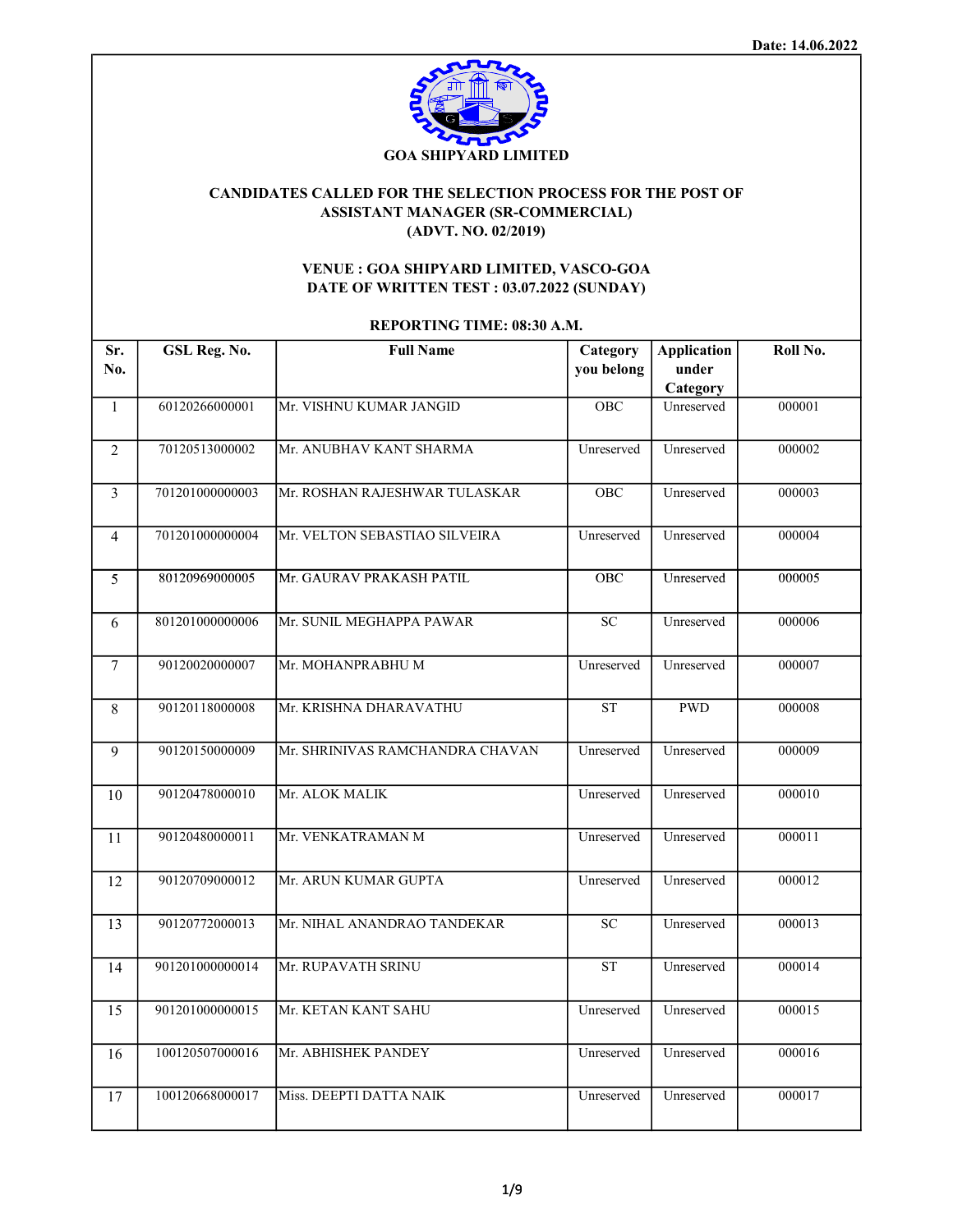| 18 | 100120742000018 | Mr. BABUSH BHISSO GAONKAR                           | <b>ST</b>        | Unreserved | 000018 |
|----|-----------------|-----------------------------------------------------|------------------|------------|--------|
| 19 | 110120164000019 | Mr. ANKIT JAIRAM MANDREKAR                          | Unreserved       | Unreserved | 000019 |
| 20 | 110120427000020 | Mr. RAHUL KUMAR VERMA                               | Unreserved       | Unreserved | 000020 |
| 21 | 110120614000021 | Mr. GOKUL E                                         | $\overline{SC}$  | Unreserved | 000021 |
| 22 | 120120022000022 | Mr. PANKAJ KUMAR                                    | Unreserved       | Unreserved | 000022 |
| 23 | 120120099000023 | Mr. DERICK GEORGE                                   | Unreserved       | Unreserved | 000023 |
| 24 | 120120131000024 | Mr. ABHISHEK RAJ                                    | Unreserved       | Unreserved | 000024 |
| 25 | 10220017000025  | Mr. VIJESH GANESH GAWAS                             | Unreserved       | Unreserved | 000025 |
| 26 | 120120361000026 | Mr. MAHENDRA REDDY K B M                            | Unreserved       | Unreserved | 000026 |
| 27 | 120120396000027 | Mr. AMIT CHANDRABHUSHAN SHAH                        | Unreserved       | Unreserved | 000027 |
| 28 | 130120045000028 | Miss. RADHA JAYANT KERKAR                           | Unreserved       | Unreserved | 000028 |
| 29 | 130120085000029 | Mr. PRATHAMESH UDAY PARAB                           | Unreserved       | Unreserved | 000029 |
| 30 | 130120272000030 | Mr. SHIVAPRASAD R KARWARKAR                         | Unreserved       | Unreserved | 000030 |
| 31 | 130120325000031 | Mr. GANARAJ ROHIDAS NAIK                            | Unreserved       | Unreserved | 000031 |
| 32 | 130120359000032 | Mr. MANU RAJ                                        | OBC              | Unreserved | 000032 |
| 33 | 130120440000033 | Mr. ABHIJIT TULSHIDAS NAIR                          | Unreserved       | Unreserved | 000033 |
| 34 | 130120475000034 | Mr. ANKIT KUMAR BHAKAR                              | $\overline{OBC}$ | Unreserved | 000034 |
| 35 | 140120129000035 | Mr. SYED YASSER ALI                                 | Unreserved       | Unreserved | 000035 |
| 36 | 140120171000036 | Mr. DATTARAJ RANGANATH BHONSLE<br><b>ALIAS TARI</b> | OBC              | Unreserved | 000036 |
| 37 | 140120174000037 | Mr. KIRAN RAMNATH GAONKAR                           | ST               | Unreserved | 000037 |
| 38 | 140120439000038 | Mr. PARAG DILIP PATIL                               | Unreserved       | Unreserved | 000038 |
| 39 | 140120487000039 | Mr. SHUBHAM KUMAR JHA                               | Unreserved       | Unreserved | 000039 |
| 40 | 150120004000040 | Mr. VINAYAK SETHU IYER                              | Unreserved       | Unreserved | 000040 |
| 41 | 150120077000041 | Mr. SAPAVAT GOPAL                                   | <b>ST</b>        | Unreserved | 000041 |
| 42 | 150120133000042 | Mr. DILSHIT A. S.                                   | Unreserved       | Unreserved | 000042 |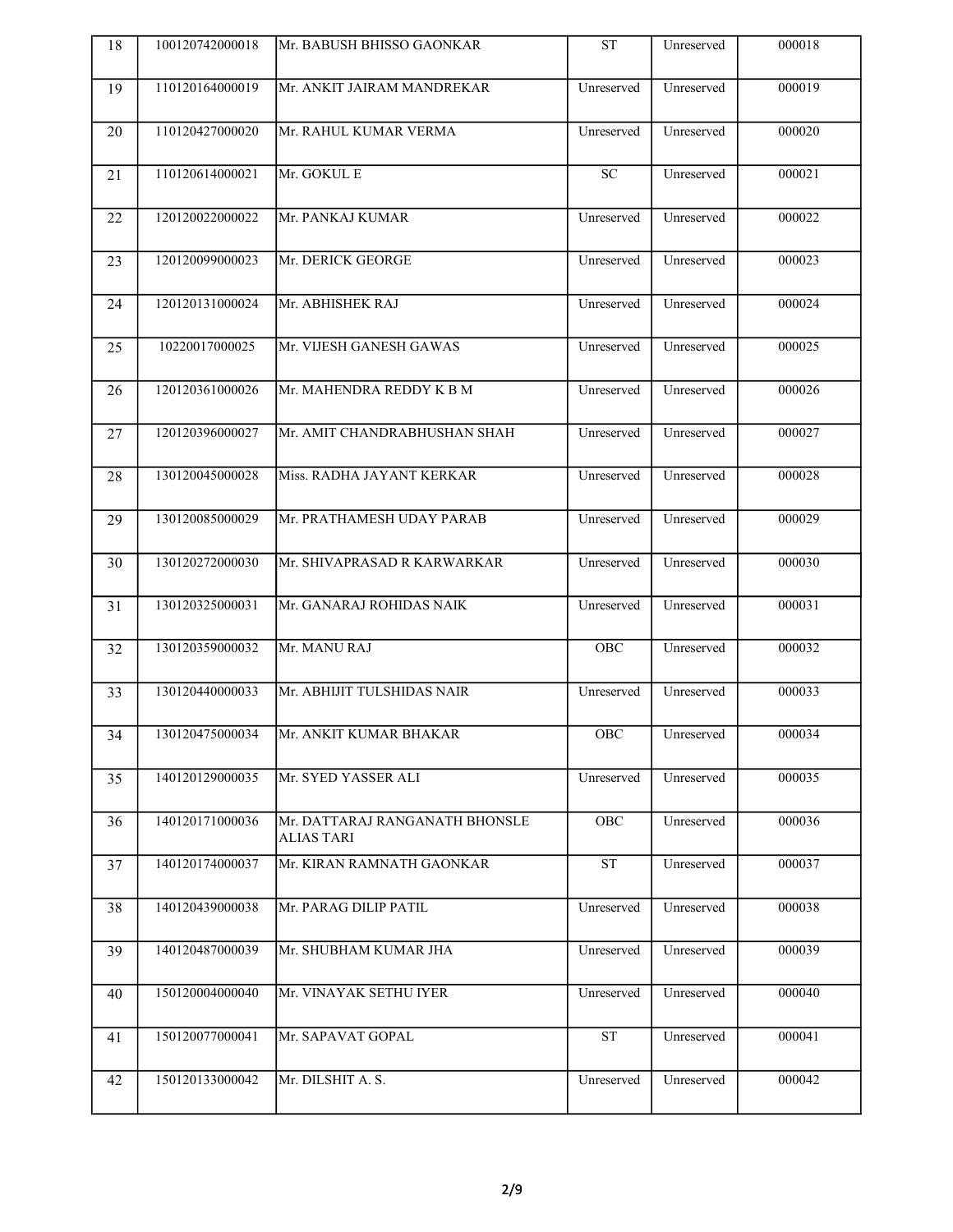| 43 | 150120290000043 | Mr. SAINATH RAJENDRA GAWAS        | Unreserved            | Unreserved | 000043 |
|----|-----------------|-----------------------------------|-----------------------|------------|--------|
| 44 | 150120330000044 | Mr. CHINMAYE PRASAD KENKRE        | Unreserved            | Unreserved | 000044 |
| 45 | 150120400000045 | Mr. SARVESH RAMA PARAB            | Unreserved            | Unreserved | 000045 |
| 46 | 150120407000046 | Mr. AJIT KUMAR                    | Unreserved            | Unreserved | 000046 |
| 47 | 150120432000047 | Miss. MAHI PANDURANG ITAGI        | Unreserved            | Unreserved | 000047 |
| 48 | 160120110000048 | Mr. ANANTHA KRISHNAN              | Unreserved            | Unreserved | 000048 |
| 49 | 160120189000049 | Mr. SUDARSHAN MAHESH CHAVAN       | Unreserved            | Unreserved | 000049 |
| 50 | 160120315000050 | Mr. RANJITH K B                   | Unreserved            | Unreserved | 000050 |
| 51 | 160120458000051 | Mr. SOURAV SINGH ARYA             | ${\rm SC}$            | Unreserved | 000051 |
| 52 | 170120167000052 | Mr. KUMDESH SHYAM                 | EWS                   | Unreserved | 000052 |
| 53 | 180120215000053 | Miss. SHRADDHA SAKHARAM KAMBLI    | Unreserved            | Unreserved | 000053 |
| 54 | 180120409000054 | Mr. DEEPAK ROHIDAS SAKHALKAR      | Unreserved            | Unreserved | 000054 |
| 55 | 180120451000055 | Mr. AKSHAY KIRAN BHANDARE         | Unreserved            | Unreserved | 000055 |
| 56 | 190120158000056 | Mr. VINAYAK ANKUSH NAIK           | Unreserved            | Unreserved | 000056 |
| 57 | 190120179000057 | Mr. ARUN KUMAR                    | Unreserved            | Unreserved | 000057 |
| 58 | 190120305000058 | Mr. NARAYAN SANJAY PHADTE         | OBC                   | Unreserved | 000058 |
| 59 |                 | 190120318000059 Mr. ANURAG BHARTI | Unreserved Unreserved |            | 000059 |
| 60 | 200120082000060 | Mr. NARENDER                      | Unreserved            | Unreserved | 000060 |
| 61 | 200120138000061 | Mr. LUNAVATH SURESH KUMAR         | ${\cal S}{\cal T}$    | Unreserved | 000061 |
| 62 | 200120347000062 | Mr. AMAR BAJA LAMBOR              | OBC                   | Unreserved | 000062 |
| 63 | 200120377000063 | Mr. SUBHANKAR ANAND               | Unreserved            | Unreserved | 000063 |
| 64 | 210120023000064 | Mr. SAIKUMAR PANDHARINATH NAIK    | Unreserved            | Unreserved | 000064 |
| 65 | 210120094000065 | Mr. SACHIDANANDA BEHERA           | Unreserved            | Unreserved | 000065 |
| 66 | 210120307000066 | Mr. MALAY RANJAN SAHU             | Unreserved            | Unreserved | 000066 |
| 67 | 210120322000067 | Mr. RAJESH BEHERA                 | ${\rm SC}$            | Unreserved | 000067 |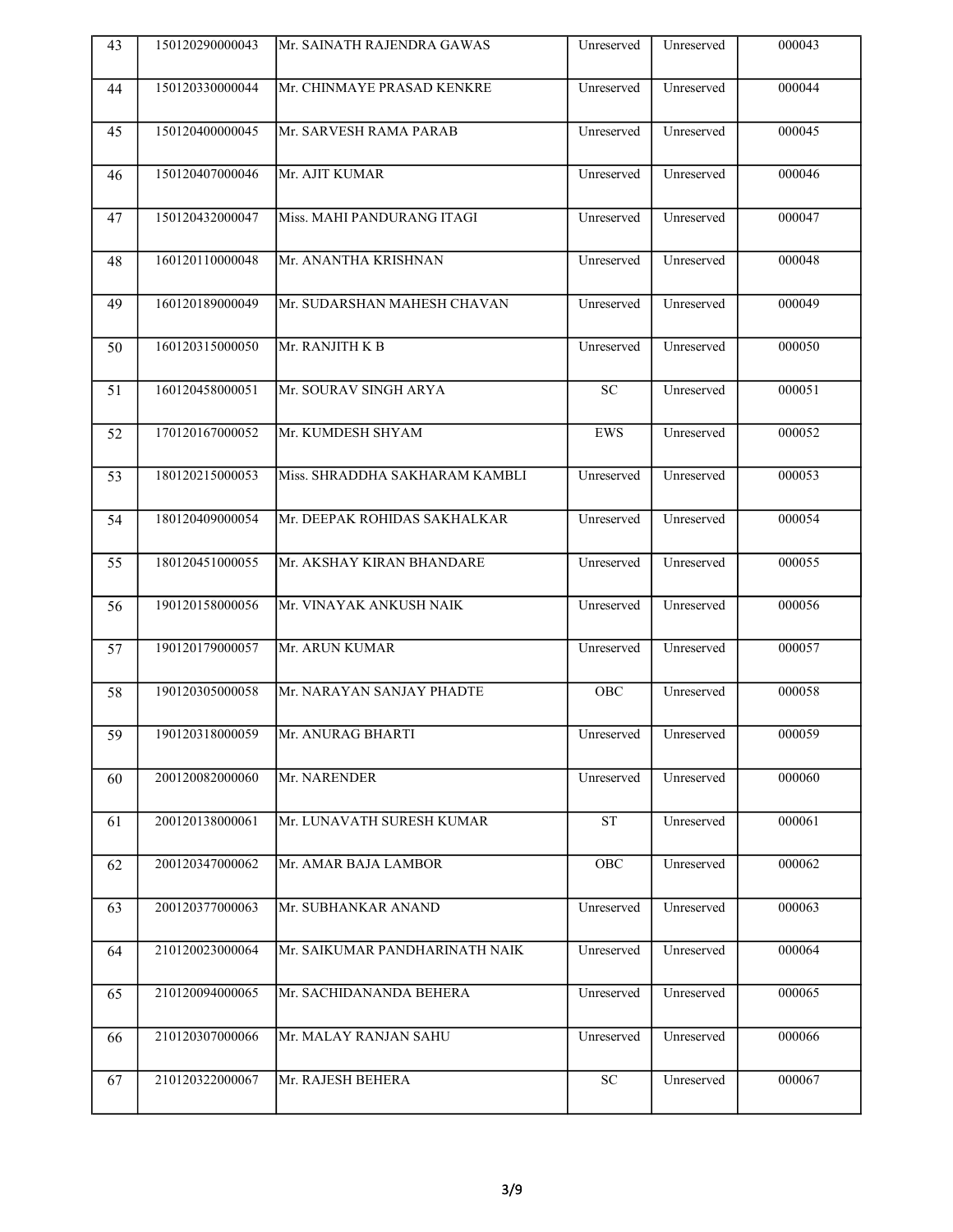| 68 | 210120410000068 | lMr. VAMSY KRISHNA GULLA                         | OBC             | Unreserved | 000068 |
|----|-----------------|--------------------------------------------------|-----------------|------------|--------|
| 69 | 210120412000069 | Mr. VIJAYKUMAR HANUMANTRAI<br>JAMADAR            | Unreserved      | Unreserved | 000069 |
| 70 | 220120003000070 | Mr. SIDHESH VISHWAMBER SHIRGAONKER               | <b>OBC</b>      | Unreserved | 000070 |
| 71 | 220120411000071 | Mr. KUNAL BINDUSAR SHRIRAME                      | $\overline{SC}$ | Unreserved | 000071 |
| 72 | 220120441000072 | Mr. PRASANNA VISHWAMBHARRAO<br><b>KULKARNI</b>   | Unreserved      | Unreserved | 000072 |
| 73 | 230120007000073 | Mr. ARJUN ASHOK KUMAR                            | Unreserved      | Unreserved | 000073 |
| 74 | 240120081000074 | Mr. IRFAN HAIDER JAFER SYED                      | Unreserved      | Unreserved | 000074 |
| 75 | 240120086000075 | Mr. LAKHAN LAL GAUTAM                            | Unreserved      | Unreserved | 000075 |
| 76 | 240120163000076 | Mr. NAVEER RAJ NAYAK PRAMOD RAO                  | Unreserved      | Unreserved | 000076 |
| 77 | 240120185000077 | Mr. TEJAS SATEJ MANGAONKER                       | Unreserved      | Unreserved | 000077 |
| 78 | 250120072000078 | Mr. DIVYAL DURGA KOMARPANT                       | OBC             | Unreserved | 000078 |
| 79 | 250120278000079 | Mr. VINIT.                                       | Unreserved      | Unreserved | 000079 |
| 80 | 260120003000080 | Mr. AJINKYA MANJUNATH NAIK GAONKAR               | Unreserved      | Unreserved | 000080 |
| 81 | 260120079000081 | Mr. ACHUT UDAY PARAB                             | Unreserved      | Unreserved | 000081 |
| 82 | 260120133000082 | Mr. GAURAV PAHUJA                                | Unreserved      | Unreserved | 000082 |
| 83 | 260120154000083 | Mr. ANIL SHARNAPPA MADAR                         | Unreserved      | Unreserved | 000083 |
| 84 | 270120204000084 | Mr. ARVINDA V                                    | $\overline{SC}$ | Unreserved | 000084 |
| 85 | 280120018000085 | Mr. SHIVANAND RAMCHANDRA DESAI<br><b>GAONKAR</b> | Unreserved      | Unreserved | 000085 |
| 86 | 280120138000086 | Mr. SIDDHARTH PANDURANG ANVEKAR                  | OBC             | Unreserved | 000086 |
| 87 | 280120147000087 | Mr. MUHAMMED ARSHAQ CHEMMALA                     | ${\rm OBC}$     | Unreserved | 000087 |
| 88 | 280120286000088 | Mr. GAJANAN SHIVANAND RANE                       | Unreserved      | Unreserved | 000088 |
| 89 | 280120341000089 | Mr. AGRIM TEWARI                                 | Unreserved      | Unreserved | 000089 |
| 90 | 290120094000090 | Mr. AMOD AVINASH APTE                            | Unreserved      | Unreserved | 000090 |
| 91 | 290120224000091 | Miss. AYILLIYA KN                                | OBC             | Unreserved | 000091 |
| 92 | 290120238000092 | Mr. PONNAMPARAMBATH SHABEEB<br><b>MALOOF</b>     | Unreserved      | Unreserved | 000092 |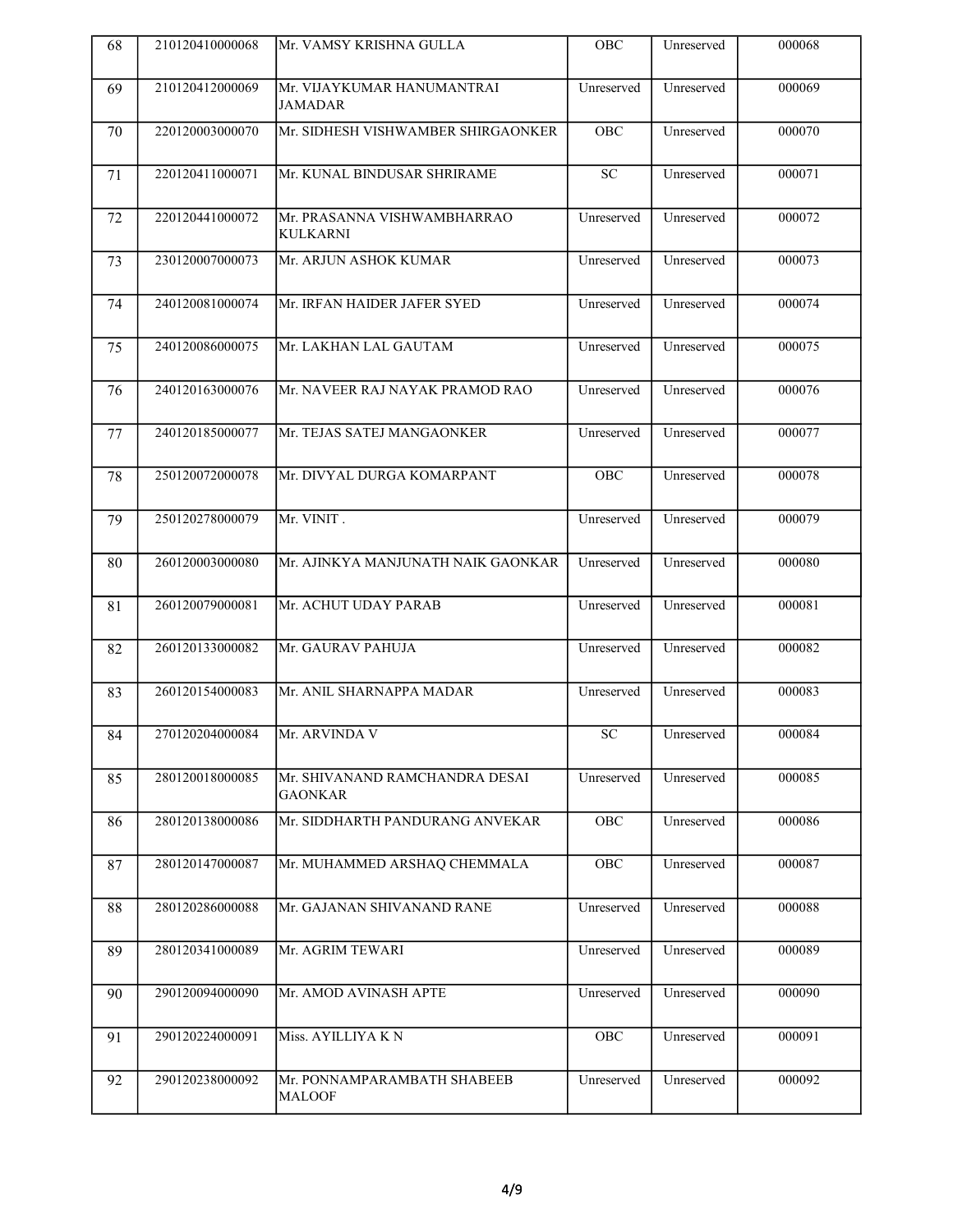| 93  | 290120283000093 | Mr. MOHAMMED SHANAS P K           | OBC         | Unreserved            | 000093 |
|-----|-----------------|-----------------------------------|-------------|-----------------------|--------|
| 94  | 290120309000094 | Mr. WELLON RODRIGUES              | Unreserved  | Unreserved            | 000094 |
| 95  | 290120345000095 | Mr. ANKUR ANAL                    | Unreserved  | Unreserved            | 000095 |
| 96  | 300120048000096 | Mr. ABHISHEK SAHU                 | Unreserved  | Unreserved            | 000096 |
| 97  | 300120287000097 | Miss. SONIYA RAJENDRA BHAIP       | Unreserved  | Unreserved            | 000097 |
| 98  | 300120341000098 | Mr. NEERAJ KUMAR                  | Unreserved  | Unreserved            | 000098 |
| 99  | 300120342000099 | Mr. BHARATH S                     | <b>SC</b>   | Unreserved            | 000099 |
| 100 | 300120396000100 | Mr. PRABHAV RAUJI SHENVI PRIOLKER | Unreserved  | Unreserved            | 000100 |
| 101 | 300120420000101 | Mr. NARROTTAM DILIP VALVAIKAR     | OBC         | Unreserved            | 000101 |
| 102 | 310120010000102 | Mr. MOHAMMAD AQUIB BEHNA          | Unreserved  | Unreserved            | 000102 |
| 103 | 310120135000103 | Mr. SANKET SANTOSH NAIK           | OBC         | Unreserved            | 000103 |
| 104 | 310120259000104 | Mr. SHARAD KHOIWAL                | ${\rm SC}$  | Unreserved            | 000104 |
| 105 | 310120311000105 | Mr. VIGHNES KM                    | ${\rm OBC}$ | Unreserved            | 000105 |
| 106 | 10220024000106  | Mr. NIKHIL GUIRISH KOSSAMBE       | Unreserved  | Unreserved            | 000106 |
| 107 | 10220025000107  | Mr. ABHISHEK KHUNTIA              | Unreserved  | Unreserved            | 000107 |
| 108 | 10220048000108  | Mr. SHRIRAM DATTA BHAT            | Unreserved  | Unreserved            | 000108 |
| 109 |                 | 10220083000109 Mr. DEEPAK KUMAR   |             | Unreserved Unreserved | 000109 |
| 110 | 10220130000110  | Mr. SIDDHESH SURESH UMARYE        | Unreserved  | Unreserved            | 000110 |
| 111 | 10220182000111  | Mr. NIKHIL VINAY CHUTTURU         | ${\rm OBC}$ | Unreserved            | 000111 |
| 112 | 20220150000112  | Mr. DAYANANDA BANNUR              | Unreserved  | Unreserved            | 000112 |
| 113 | 20220232000113  | Mr. DANIELRAJ KRISHNAN            | Unreserved  | Unreserved            | 000113 |
| 114 | 20220357000114  | Mr. SARVESH SANJEEV PATHAK        | Unreserved  | Unreserved            | 000114 |
| 115 | 30220011000115  | Mr. S EMMANUEL                    | ${\rm SC}$  | Unreserved            | 000115 |
| 116 | 30220059000116  | Miss. SUHASINI SAMSON ERUKALLU    | Unreserved  | Unreserved            | 000116 |
| 117 | 30220071000117  | Mr. SHAWN THOMAS STEPHEN          | Unreserved  | Unreserved            | 000117 |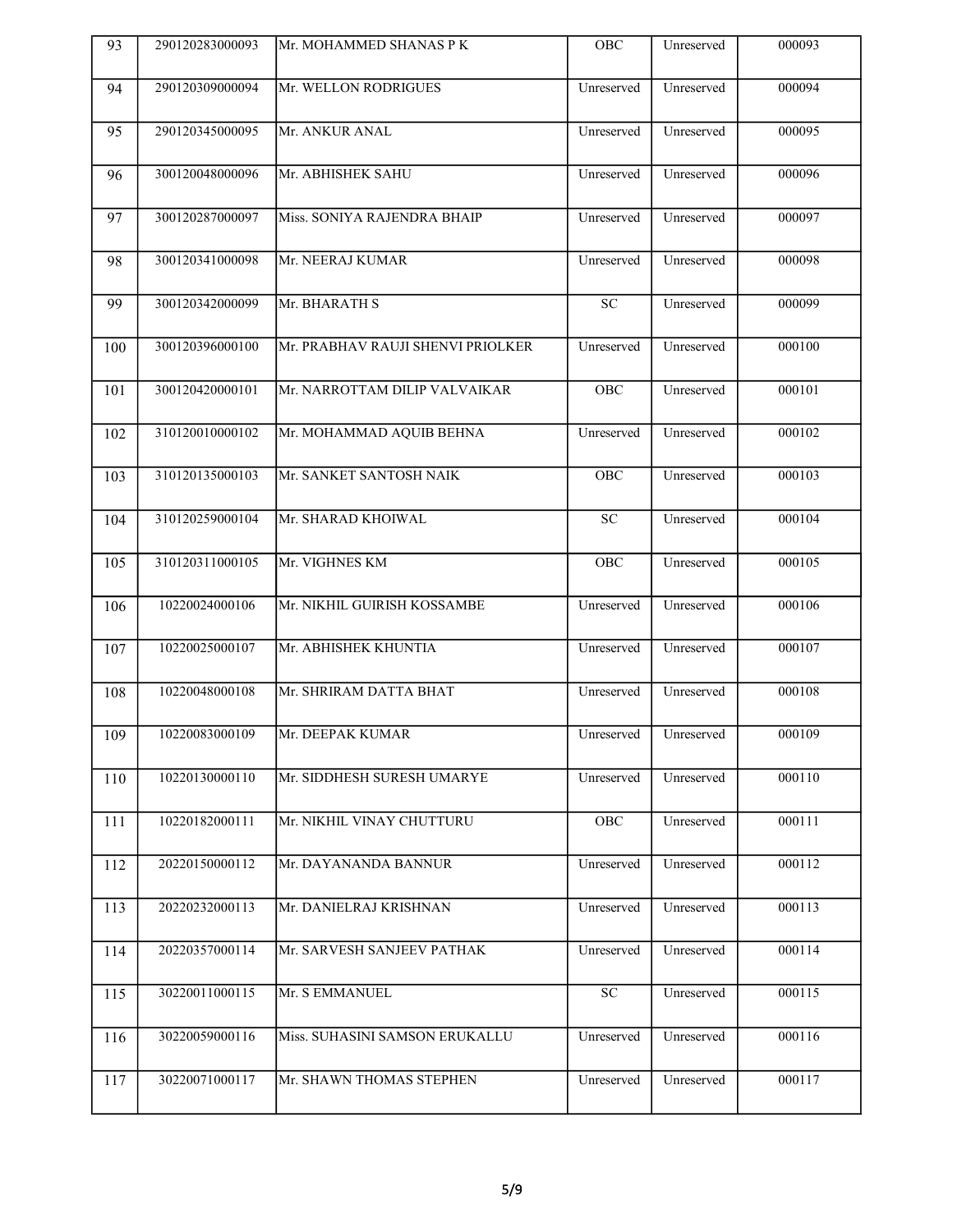| 118 | 30220523000118  | Mr. TOSHAN PRASAD CHATURVEDI                      | Unreserved             | Unreserved | 000118 |
|-----|-----------------|---------------------------------------------------|------------------------|------------|--------|
| 119 | 30220581000119  | Miss. VINISHA NARAYAN BORKAR                      | Unreserved             | Unreserved | 000119 |
| 120 | 30220690000120  | Mr. SHYJO JOHNY                                   | Unreserved             | Unreserved | 000120 |
| 121 | 30220763000121  | Mr. BALU S                                        | $\overline{SC}$        | Unreserved | 000121 |
| 122 | 30220767000122  | Mr. SURESHKUMAR DHANAPAL                          | Unreserved             | Unreserved | 000122 |
| 123 | 30220774000123  | Mr. AMIT KUMAR KAR                                | Unreserved             | Unreserved | 000123 |
| 124 | 30220812000124  | Mr. HARINADH MUKKLA                               | SC                     | Unreserved | 000124 |
| 125 | 30220844000125  | Mr. KAKOLLU KARTHEEK                              | ${\rm SC}$             | Unreserved | 000125 |
| 126 | 40220006000126  | Mr. CHARLES SANTANO ALEMAO                        | <b>ST</b>              | Unreserved | 000126 |
| 127 | 40220054000127  | Mr. DURGESH KUMAR SHARMA                          | Unreserved             | Unreserved | 000127 |
| 128 | 40220081000128  | Mr. AKHIL KARTHIKA AJITH                          | Unreserved             | Unreserved | 000128 |
| 129 | 40220201000129  | Mr. PRITAM RANGNATH GAWADE                        | Unreserved             | Unreserved | 000129 |
| 130 | 40220397000130  | Mr. RAHUL NATH TIWARI                             | Unreserved             | Unreserved | 000130 |
| 131 | 40220548000131  | Mr. N K DHEERENDRA PATNAIK                        | Unreserved             | Unreserved | 000131 |
| 132 | 40220566000132  | Mr. SHYAM MADANGOPAL                              | Unreserved             | Unreserved | 000132 |
| 133 | 40220633000133  | Mr. NIKHIL UDAY NAIK                              | Unreserved             | Unreserved | 000133 |
| 134 | 40220700000134  | Mr. ANIMELLE SUSHANT                              | $\overline{\text{SC}}$ | Unreserved | 000134 |
| 135 | 40220772000135  | Mr. B LINGA MAHESH BABU                           | ${\rm OBC}$            | Unreserved | 000135 |
| 136 | 50220107000136  | Mr. AMIT SINHA                                    | Unreserved             | Unreserved | 000136 |
| 137 | 50220125000137  | Mr. RAKESH GHANSHYAM SHARMA                       | Unreserved             | Unreserved | 000137 |
| 138 | 50220127000138  | Mr. SIDDHARAMESH N BELLIGATTI                     | Unreserved             | Unreserved | 000138 |
| 139 | 70220070000139  | Mr. VISHNU KANT PANDEY                            | Unreserved             | Unreserved | 000139 |
| 140 | 80220045000140  | Mr. KARIPINTHARAYIL AKASH SHAJI                   | Unreserved             | Unreserved | 000140 |
| 141 | 100220118000141 | Mr. SURYA TEJA SRI CHEKRI ARUNA<br><b>TUMMALA</b> | Unreserved             | Unreserved | 000141 |
| 142 | 110220106000142 | Miss. HAZEL AFRA PIA D AQUINO<br><b>HENRIQUES</b> | Unreserved             | Unreserved | 000142 |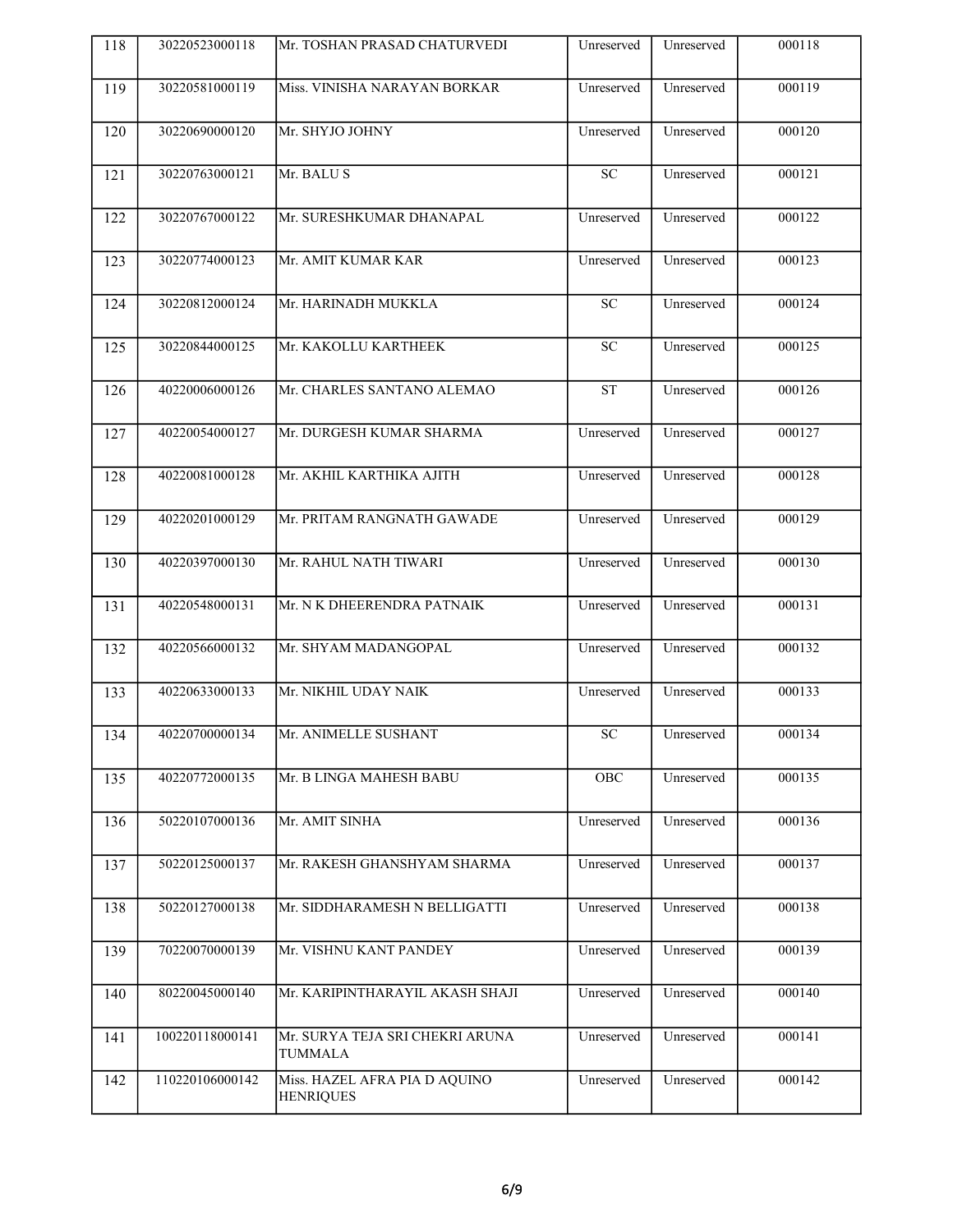| 143 | 130220003000143 | Mr. DEVANAND NARAYAN GAUDE                       | <b>ST</b>   | Unreserved | 000143 |
|-----|-----------------|--------------------------------------------------|-------------|------------|--------|
| 144 | 150220126000144 | Mr. AMIT KUMAR TRIPATHI                          | Unreserved  | Unreserved | 000144 |
| 145 | 160220440000145 | Mr. SWAROOP RAMDAS CHAVAN                        | Unreserved  | Unreserved | 000145 |
| 146 | 170220159000146 | Mr. HARIPRASAD K                                 | OBC         | Unreserved | 000146 |
| 147 | 170220658000147 | Mr. VISHNUVARDHAN V                              | OBC         | Unreserved | 000147 |
| 148 | 180220107000148 | Mr. RAHUL KANOJIA                                | ${\rm SC}$  | Unreserved | 000148 |
| 149 | 180220190000149 | Miss. UMMAY SALMA SHAIKH                         | Unreserved  | Unreserved | 000149 |
| 150 | 190220419000150 | Mr. AKSHAY S KUMAR                               | OBC         | Unreserved | 000150 |
| 151 | 200220017000151 | Mr. DHIRAJKUMAR RAMCHANDRA<br><b>SATAVEKAR</b>   | Unreserved  | Unreserved | 000151 |
| 152 | 200220320000152 | Mr. YOGESH BASAVARAJ PATIL                       | Unreserved  | Unreserved | 000152 |
| 153 | 200220368000153 | Mr. BHAGYA RANJAN PRADHAN                        | Unreserved  | Unreserved | 000153 |
| 154 | 210220090000154 | Mr. NITHIN M XAVIER                              | Unreserved  | Unreserved | 000154 |
| 155 | 210220337000155 | Mr. DEEPAK KUMAR                                 | Unreserved  | Unreserved | 000155 |
| 156 | 240220030000156 | Mr. MOHAMED ZUBAIR NAZIR KHAN                    | Unreserved  | Unreserved | 000156 |
| 157 | 240220076000157 | Mr. YATIN DIGAMBER USAPKAR                       | Unreserved  | Unreserved | 000157 |
| 158 | 240220167000158 | Mr. BLESSAN K VARGHESE                           | Unreserved  | Unreserved | 000158 |
| 159 |                 | 240220168000159   Mr. ABI MOHANAN                | OBC         | Unreserved | 000159 |
| 160 | 240220243000160 | Mr. PRASAD VASANT GOKAKKAR                       | Unreserved  | Unreserved | 000160 |
| 161 | 240220265000161 | Mr. MOHAMMAD SHAHID AFZAL AHMAD<br><b>USMANI</b> | Unreserved  | Unreserved | 000161 |
| 162 | 250220163000162 | Mr. HEMANTH KUMAR KOTA                           | Unreserved  | Unreserved | 000162 |
| 163 | 270220101000163 | Mr. RAJNISH KUMAR                                | Unreserved  | Unreserved | 000163 |
| 164 | 270220213000164 | Mr. CHETAN DILIP HINGE                           | ${\rm EWS}$ | Unreserved | 000164 |
| 165 | 280220029000165 | Miss. ASHMA KISHOR RAIKAR                        | Unreserved  | Unreserved | 000165 |
| 166 | 280220137000166 | Mr. MALI ABHINAV REDDY                           | Unreserved  | Unreserved | 000166 |
| 167 | 280220247000167 | Mr. JAGDISH CHANDRAKANT VANI                     | Unreserved  | Unreserved | 000167 |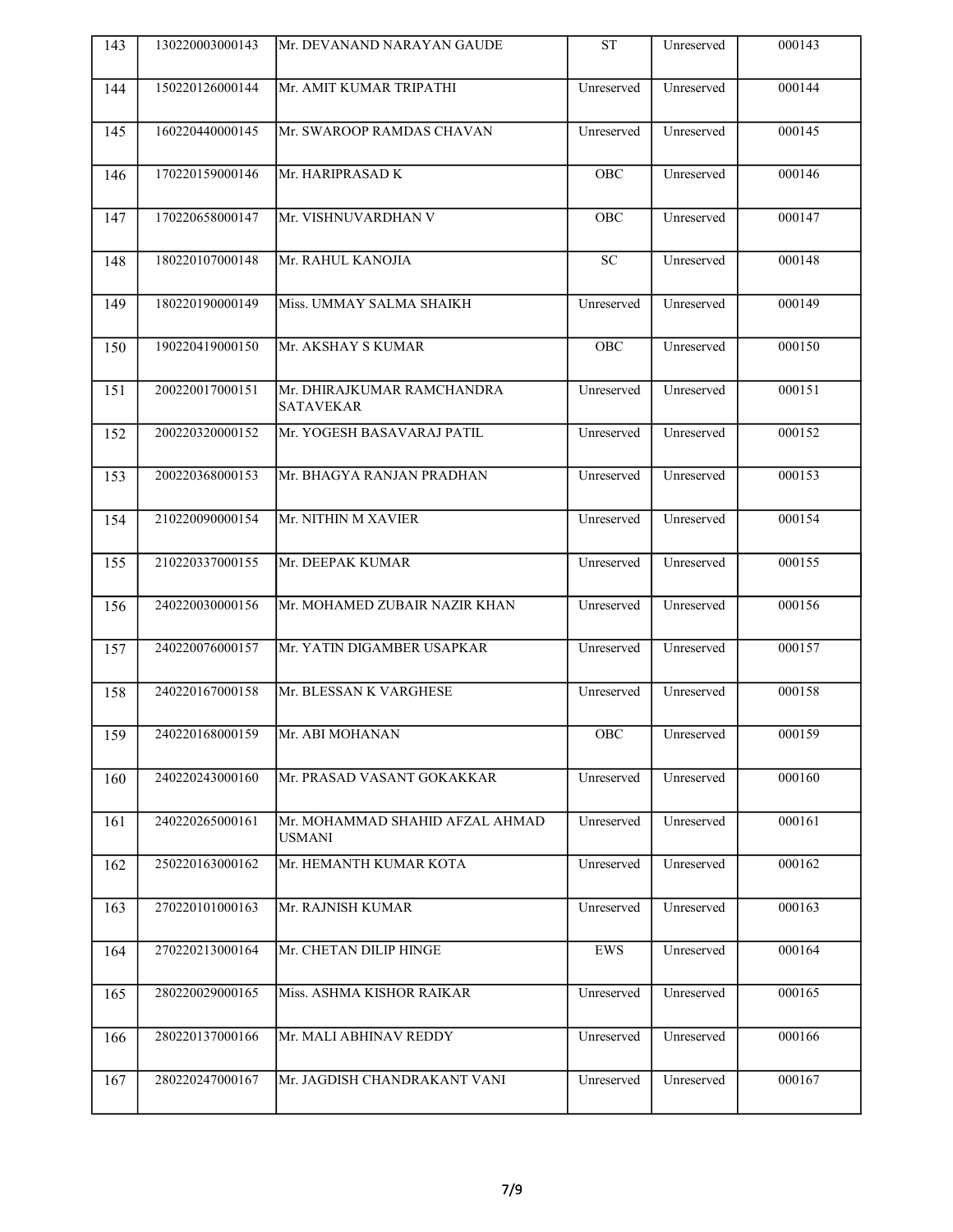| 168 | 280220370000168 | <b>Mr. PHANIBHUSHAN REDDY VURUVAKILI</b> | Unreserved               | Unreserved | 000168 |
|-----|-----------------|------------------------------------------|--------------------------|------------|--------|
| 169 | 290220076000169 | lmr. PROSENJIT KUMAR BHASKAR-            | Unreserved               | Unreserved | 000169 |
| .70 | 290220122000170 | <b>IMr. NAVJYOT SURESH NAGVENKER</b>     | <i><b>Unreserved</b></i> | Unreserved | 000170 |
| 71  | 290220202000171 | lmr. Panathula venkata surya vivek       | Unreserved               | Unreserved | 000171 |

 NOTE: \* For more details & Call letter please refer to your registered e-mail id. For any query contact us at: recruitment@goashipyard.com

## General Instructions to the candidates appearing for the Written Test:

Your admission for the Selection Process (Written test & Interview) is provisional subject to meeting all the requirement as laid down in the advertisement and bringing documentary proof for the same. You are therefore requested to go through the advertisement No. 02/2019 and corrigendum to Advt. No. 02/2019.

(If you do not possess any one of the Qualifications / Experience / documentary proof or Certificates in support of your claim, your candidature will be rejected and you will not be permitted to appear in the Interview and no travelling expenses will be reimbursed).

1. In case you are at present employed in any Central Government/State Government/Statutory Body/Public Sector Undertaking and, if your application has not been forwarded through your employer, you are required to produce a "No Objection Certificate" from your employer at the time of the Selection Process without which you will neither be considered for the interview nor any payment towards your travelling expenses will be made.

2. Verification of certificates and relevant documents will be conducted prior to interview. You are requested to produce all your Certificates and testimonials, in original along with Self attested copies of the certificates, particularly the following at the<br>time of interview for verification of certificates:-<br>(a) Certificates in support of you time of interview for verification of certificates:-

(b) Certificates in support of your age and date of birth.

(c) Certificates in support of your work Experience.

(d) Certificates in support of Scheduled Caste/Tribe/OBC (Non-Creamy Layer Certificate)/PWD/ Ex-Serviceman (Copy of Discharge Book) / EWS Certificate (Economically Weaker Section). (if applicable)

(e) Salary Certificate

(f) In case of Govt./PSU minimum 01 year in the pay Scale of Rs. 30000-3%-120000) (IDA) (Revised 01.01.2017 Scale). Relevant proof establishing your working in the payscales/ equivalent payscales need to be submitted. For candidates in CDA payscale, the immediate lower payscale as per GSL policy will be followed.

(g) In case of candidates employed in private organization minimum of last 01 years experience should be in a company having 100 crores annual turnover and the incumbent should have discharged duties in a similar role. Documentary proof of 100 crores annual turnover need to be submitted at the time of document verification conducted before interview.

3. Please note that in case you do NOT produce original certificates regarding your qualifications, caste/ category certificate and the requisite total length of experience as well as post qualification experience and other relevant documents required for the post as indicated in the Advertisement/ your online application, at the time of document verification or if you fail to qualify in the document verification you will NOT be allowed to attend the interview, thereby no travelling expenses will be reimbursed.

4. After undergoing the process of verification of documents and if everything is found in order, you shall be allowed to appear for the interview.

5. Outstation candidates on being eligible for interview will be reimbursed to and fro travelling expenses by railway (II-A/C Class) by the shortest route from Goa Shipyard Limited to their usual place of residence on production of relevant tickets (hardcopy of tickets is must) as per the rules of the company. Whereas, SC/ST candidates on appearing for the selection process will be reimbursed To & Fro travelling expenses as per the rules of the company.

6. Payment of Travelling Allowance shall be made by RTGS (ECS) after completion of Interview. Candidates are requested to bring a copy of Bank Passbook (First page of your Account details).